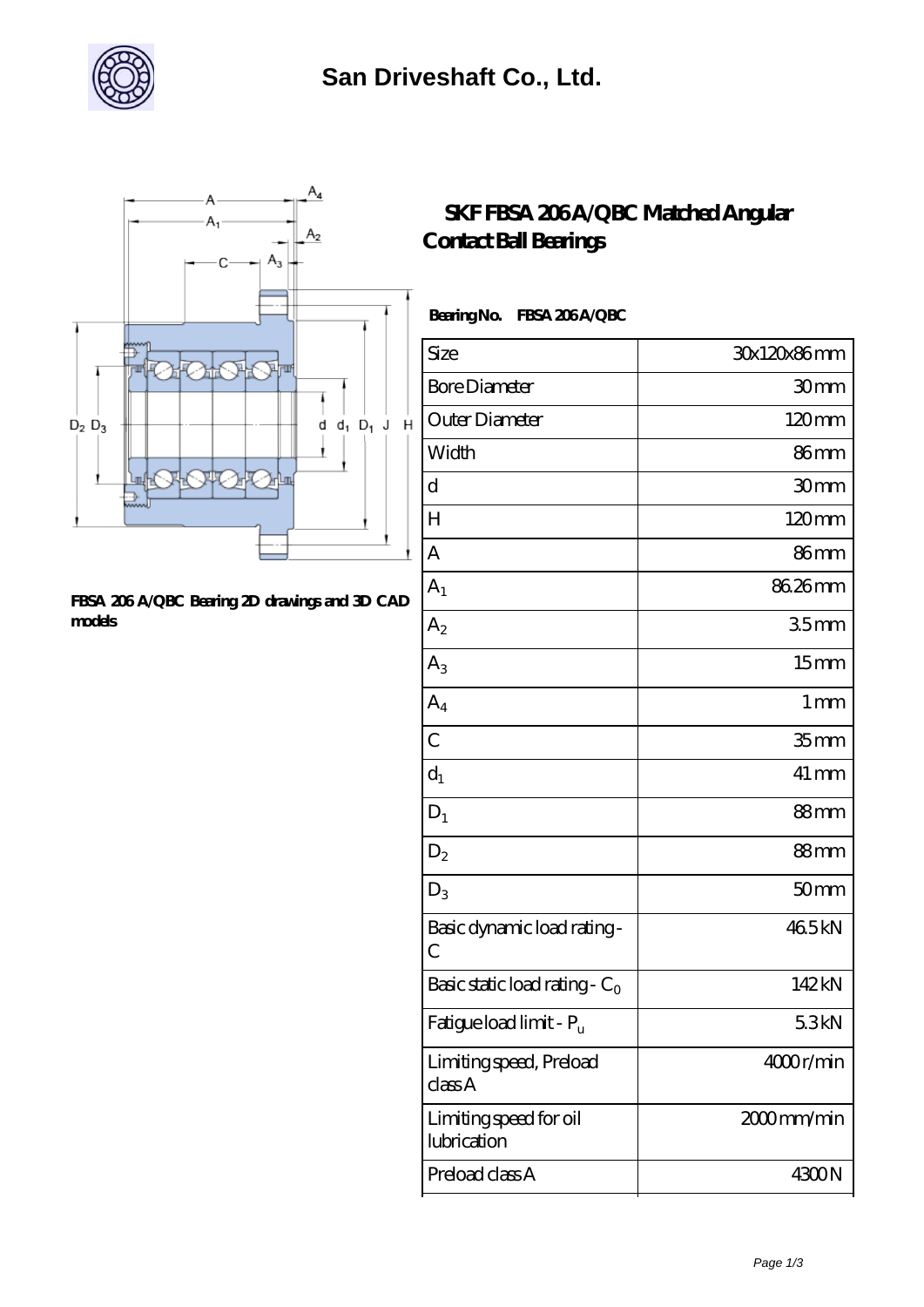

## **[San Driveshaft Co., Ltd.](https://m.xhjko.com)**

| Preload class B                                 | 8600N               |
|-------------------------------------------------|---------------------|
| Frictional moment, Preload<br>classA            | 024N<br>m           |
| Frictional moment, Preload<br>classB            | 042N<br>m           |
| Static Axial rigidity, Preload<br>classA        | 1740N/micron        |
| Static Axial rigidity, Preload<br>classB        | 2220N/micron        |
| $A_{1}$                                         | 86.26mm             |
| $\rm A_2$                                       | 35mm                |
| $A_{3}$                                         | 15 <sub>mm</sub>    |
| $A_4$                                           | $1 \,\mathrm{mm}$   |
| $d_1$                                           | $41 \,\mathrm{mm}$  |
| $D_1$                                           | 88mm                |
| D <sub>2</sub>                                  | 88mm                |
| $D_3$                                           | 50 <sub>mm</sub>    |
| Basic dynamic load rating C                     | 465kN               |
| Basic static load rating $C_0$                  | 142kN               |
| Fatigue load limit $P_u$                        | 53kN                |
| Attainable speed for preload<br>classA          | 4000r/min           |
| Attainable speed for preload<br>classB          | 2000r/min           |
| Frictional moment for<br>preload class A        | 024N<br>m           |
| Frictional moment for<br>preload class B        | 042N<br>m           |
| Static axial stiffnes for<br>preload class A    | $1740N/\mu$ m       |
| Static axial stiffnes for<br>preload class B    | 2220N/µ m           |
| Mass cartridge unit                             | 37kg                |
| Through hole diameter for<br>attachment bolts N | $92 \text{mm}$      |
| Pitch diameter of                               | $102 \,\mathrm{mm}$ |